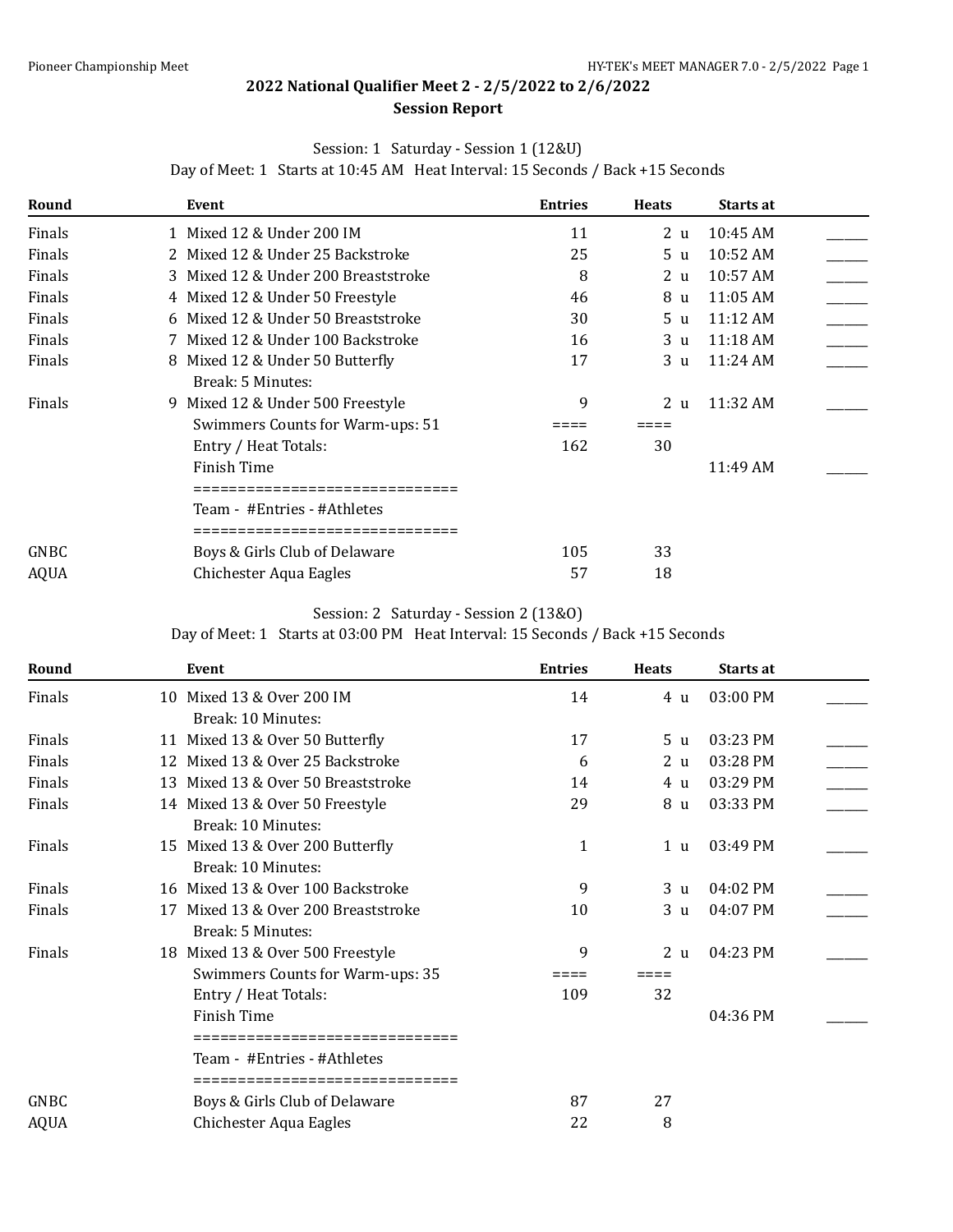# **2022 National Qualifier Meet 2 - 2/5/2022 to 2/6/2022**

### **Session Report**

### Session: 3 Sunday - Session 3 (12&U)

Day of Meet: 2 Starts at 09:30 AM Heat Interval: 15 Seconds / Back +15 Seconds

| Round       |    | Event                                | <b>Entries</b> | <b>Heats</b>   | Starts at |  |
|-------------|----|--------------------------------------|----------------|----------------|-----------|--|
| Finals      |    | 19 Mixed 12 & Under 400 IM           | 4              | 1 <sub>u</sub> | 09:30 AM  |  |
| Finals      |    | 20 Mixed 12 & Under 25 Breaststroke  | 7              | 2 <sub>u</sub> | 09:37 AM  |  |
| Finals      |    | 21 Mixed 12 & Under 200 Backstroke   | 6              | 1 <sub>u</sub> | 09:39 AM  |  |
| Finals      |    | 22 Mixed 12 & Under 25 Freestyle     | 14             | 3 <sub>u</sub> | 09:42 AM  |  |
| Finals      |    | 23 Mixed 12 & Under 100 Breaststroke | 11             | 2 <sub>u</sub> | 09:44 AM  |  |
| Finals      |    | 24 Mixed 12 & Under 100 Butterfly    | 4              | 1 <sub>u</sub> | 09:48 AM  |  |
| Finals      |    | 25 Mixed 12 & Under 50 Backstroke    | 16             | 3 <sub>u</sub> | 09:50 AM  |  |
| Finals      |    | 26 Mixed 12 & Under 200 Freestyle    | 6              | 1 <sub>u</sub> | 09:54 AM  |  |
| Finals      |    | 27 Mixed 12 & Under 100 IM           | 12             | 2 <sub>u</sub> | 09:58 AM  |  |
|             |    | Break: 10 Minutes:                   |                |                |           |  |
| Finals      |    | 28 Mixed 12 & Under 25 Butterfly     | 7              | 2 <sub>u</sub> | 10:12 AM  |  |
| Finals      | 29 | Mixed 12 & Under 100 Freestyle       | 17             | 3 <sub>u</sub> | 10:13 AM  |  |
|             |    | Break: 10 Minutes:                   |                |                |           |  |
| Finals      |    | 30 Mixed 12 & Under 1650 Freestyle   | 2              | 1 <sub>u</sub> | 10:28 AM  |  |
|             |    | Swimmers Counts for Warm-ups: 34     | ====           | ====           |           |  |
|             |    | Entry / Heat Totals:                 | 106            | 22             |           |  |
|             |    | Finish Time                          |                |                | 10:59 AM  |  |
|             |    | ======================               |                |                |           |  |
|             |    | Team - #Entries - #Athletes          |                |                |           |  |
|             |    | =============================        |                |                |           |  |
| GNBC        |    | Boys & Girls Club of Delaware        | 99             | 32             |           |  |
| <b>AQUA</b> |    | Chichester Aqua Eagles               | 7              | 2              |           |  |